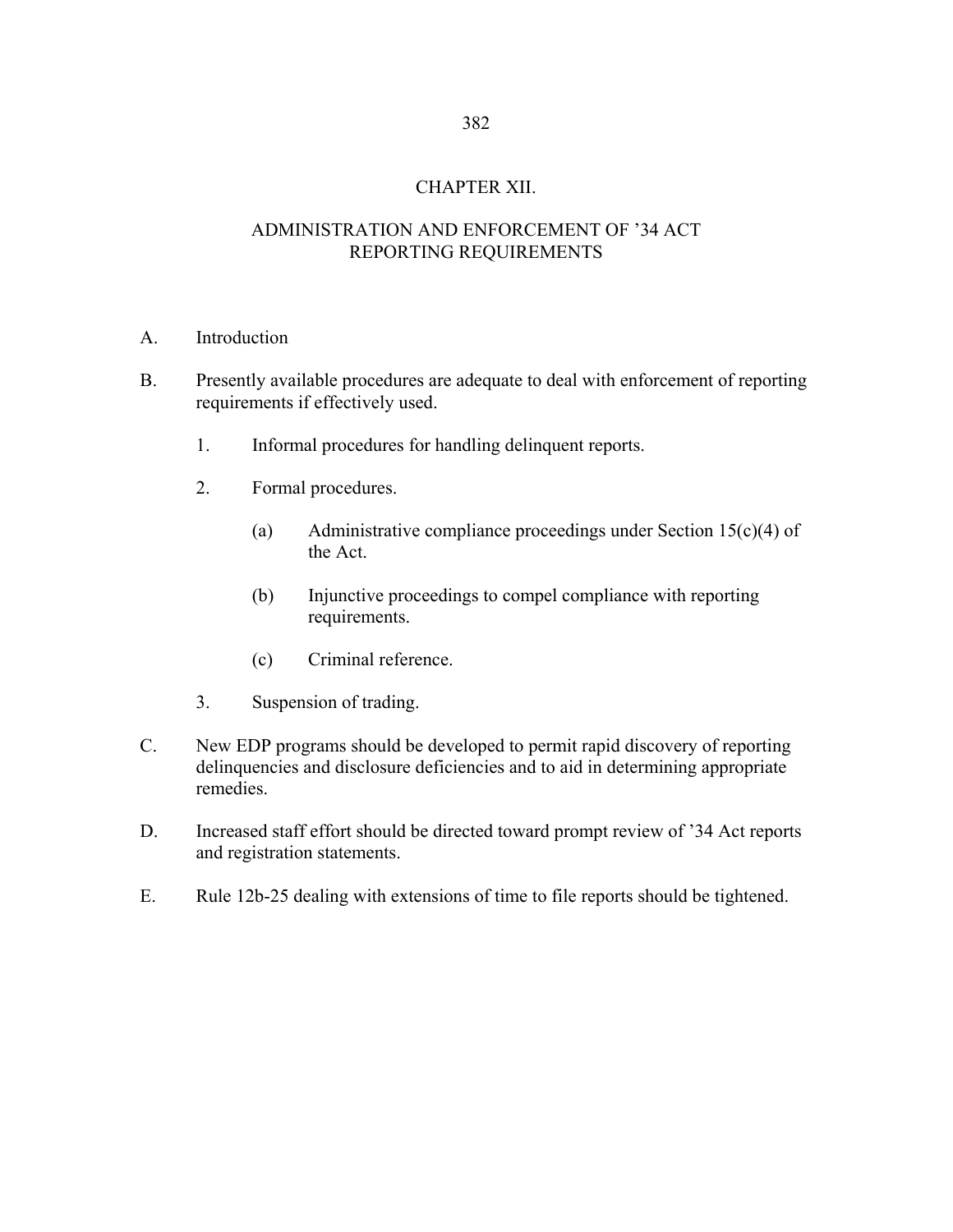### CHAPTER XII.

# ADMINISTRATION AND ENFORCEMENT OF '34 ACT REPORTING REQUIREMENTS

#### A. Introduction

 $\overline{a}$ 

 In preceding chapters, the Study has recommended increased coordination between the disclosure requirements of the '33 and '34 Acts and has suggested that still greater coordination may evolve as experience is gained with improved '34 Act reporting. The success of any such coordination depends heavily on improving procedures for and increasing emphasis on administration and enforcement of '34 Act reporting requirements. Commenting on this need, Milton Cohen observed:

The most important measure of all, I believe, would be a combination of (1) SEC staff review of all 1934 Act filings resembling as far as practicable, in thoroughness and promptness, its review of 1933 Act filings, and (2) prompt and decisive action by the Commission--in the form of deficiency letters, publicity, suspension of trading, injunction proceedings, or other legal proceedings, as circumstances may warrant--to correct a false or misleading record.<sup>1/</sup>

 Section B of this chapter concludes that the existing enforcement tools are adequate for this purpose, if they are properly used, together with imaginative employment of the Commission's EDP facilities, as suggested in Section C of this chapter. A critical need is for allocation of additional staff to the administration of '34 Act registration and reporting requirements. Should the Study's

<span id="page-1-0"></span><sup>&</sup>lt;sup> $1/$ </sup> Cohen, "Truth in Securities" Revisited, 79 Harv. L. Rev. 1340, 1371-72 (1966).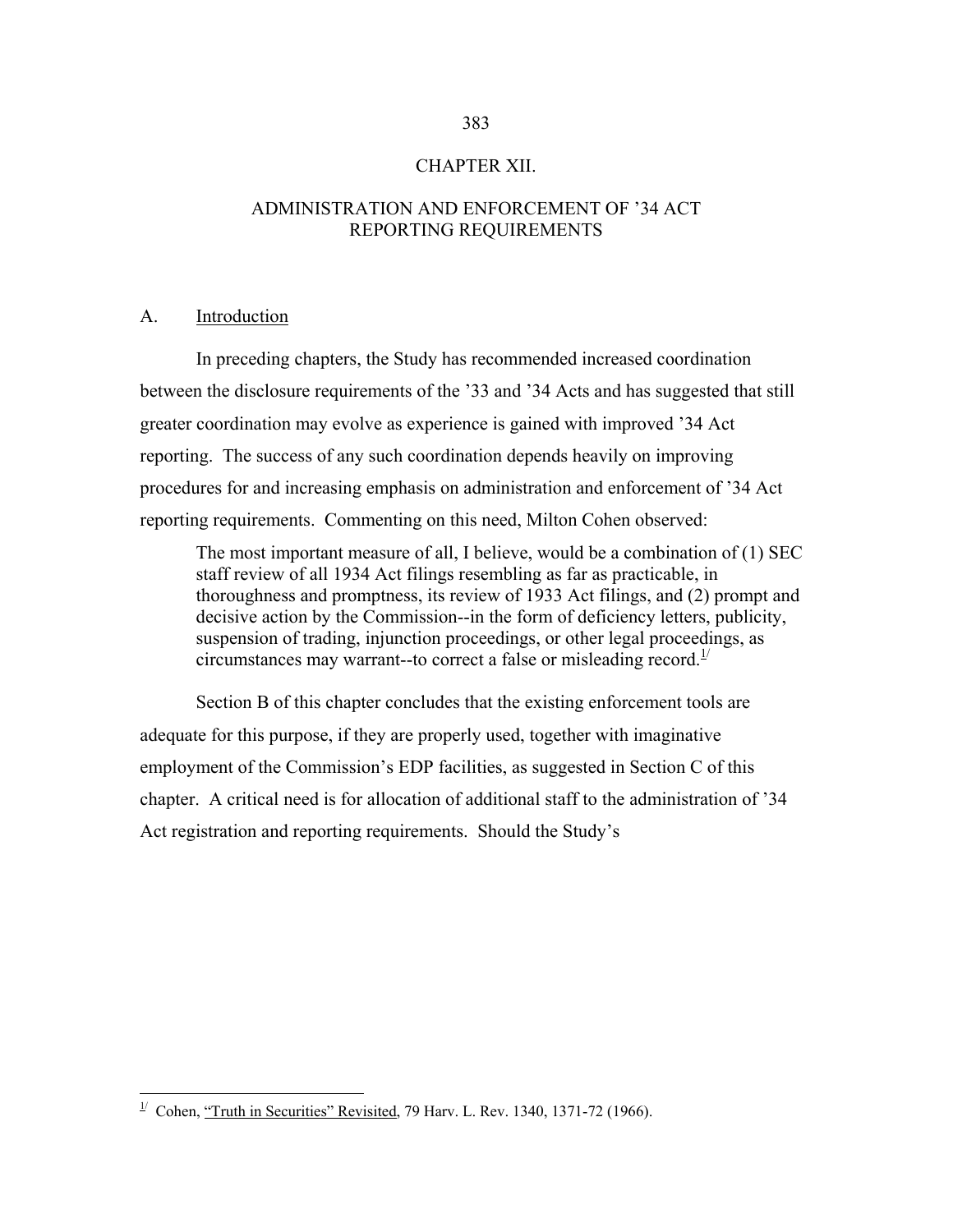recommendations in Chapter X be adopted, important new information will be called for in '34 Act reports. If other aspects of disclosure policy are to rely more heavily on the existence of this information, assurance that reasonable standards of disclosure are being met is essential. These considerations, set against a background of rapid growth in the trading markets and their importance to increasing numbers of investors, may well justify an addition to the Commission's professional staff.

# B. Presently available procedures are adequate to deal with enforcement of reporting requirements if effectively used.

 The Study gave careful consideration to several as yet untried methods of dealing with reporting delinquency which were suggested to it. These included (1) the preparation and publication of a delinquent list, together with establishment of an obligation on the part of broker-dealers to advise any purchaser of securities of an issuer on the delinquent list of that fact, and (2) rules against purchases or sales by insiders during a period of delinquency. Because of certain practical problems encountered with each of these novel procedures, it was decided not to recommend them; instead, the Study urges fuller and more effective use of presently available enforcement tools.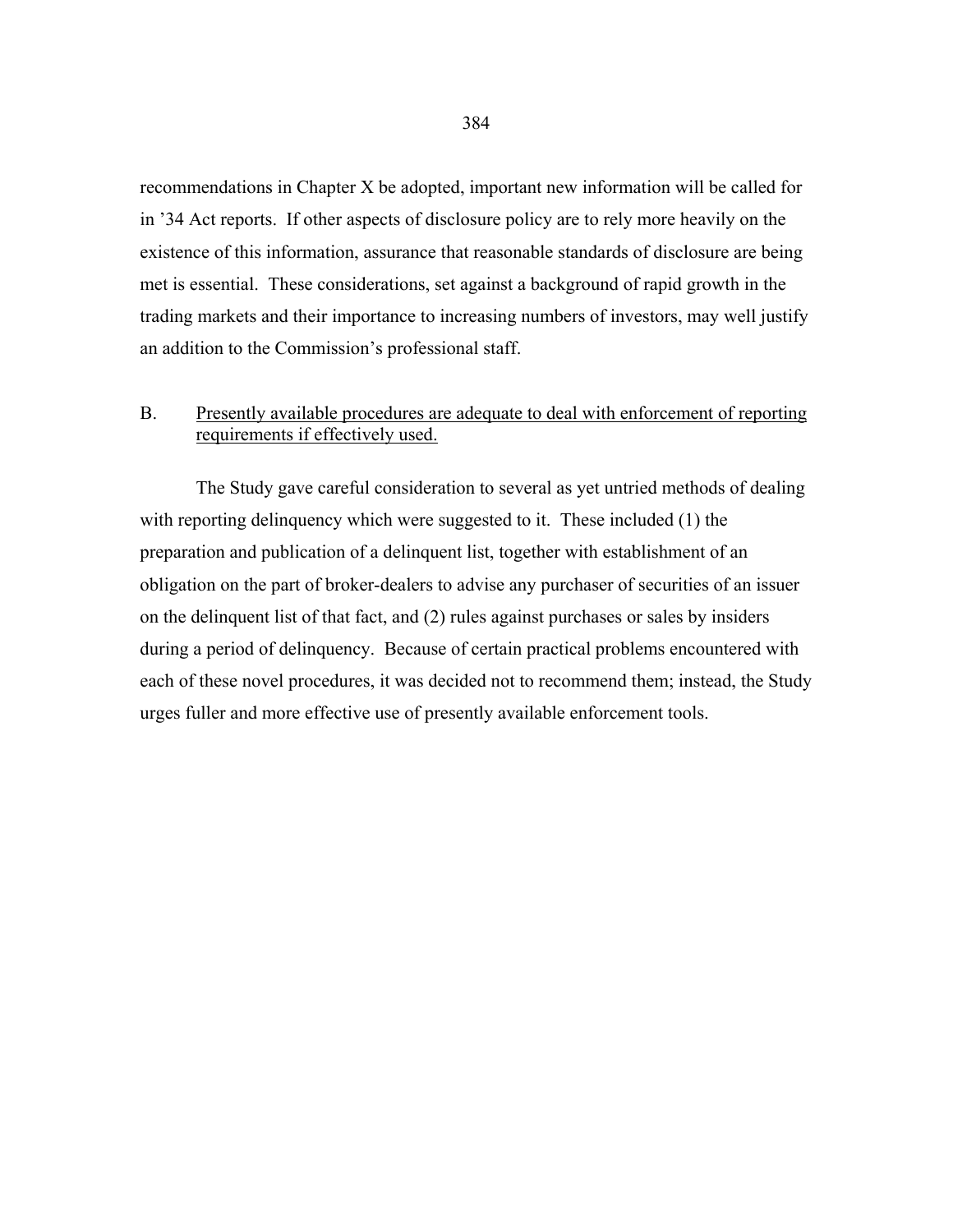#### 1. Informal procedures for handling delinquent reports.

 The Division of Corporation Finance makes extensive us of informal procedures for dealing with deficiencies and delinquencies in '34 Act reports. It usually contacts a delinquent issuer by letter in an effort to ascertain the reason for the delinquency. Should informal procedures fail, the delinquency will normally be referred to the Office of the General Counsel for appropriate action.

 As more fully described in Part E of this chapter, the Division also informally reviews requests for extensions of time to file reports under Rule 12b-25. Until recently, only the Commission could deny such a request. In January, 1969, the Commission delegated that authority to the director of the Division, a move which the Study considers highly desirable. A registrant can always ask review by the Commission of the director's determination.

 Although these informal procedures are useful and necessary first steps in the enforcement of '34 Act reporting requirements, they have been pursued far too haphazardly in the past. In some cases, many months have elapsed before serious enforcement effort was considered. Delinquency in filing should not be tolerated for long periods of time when the issuer's securities are publicly traded.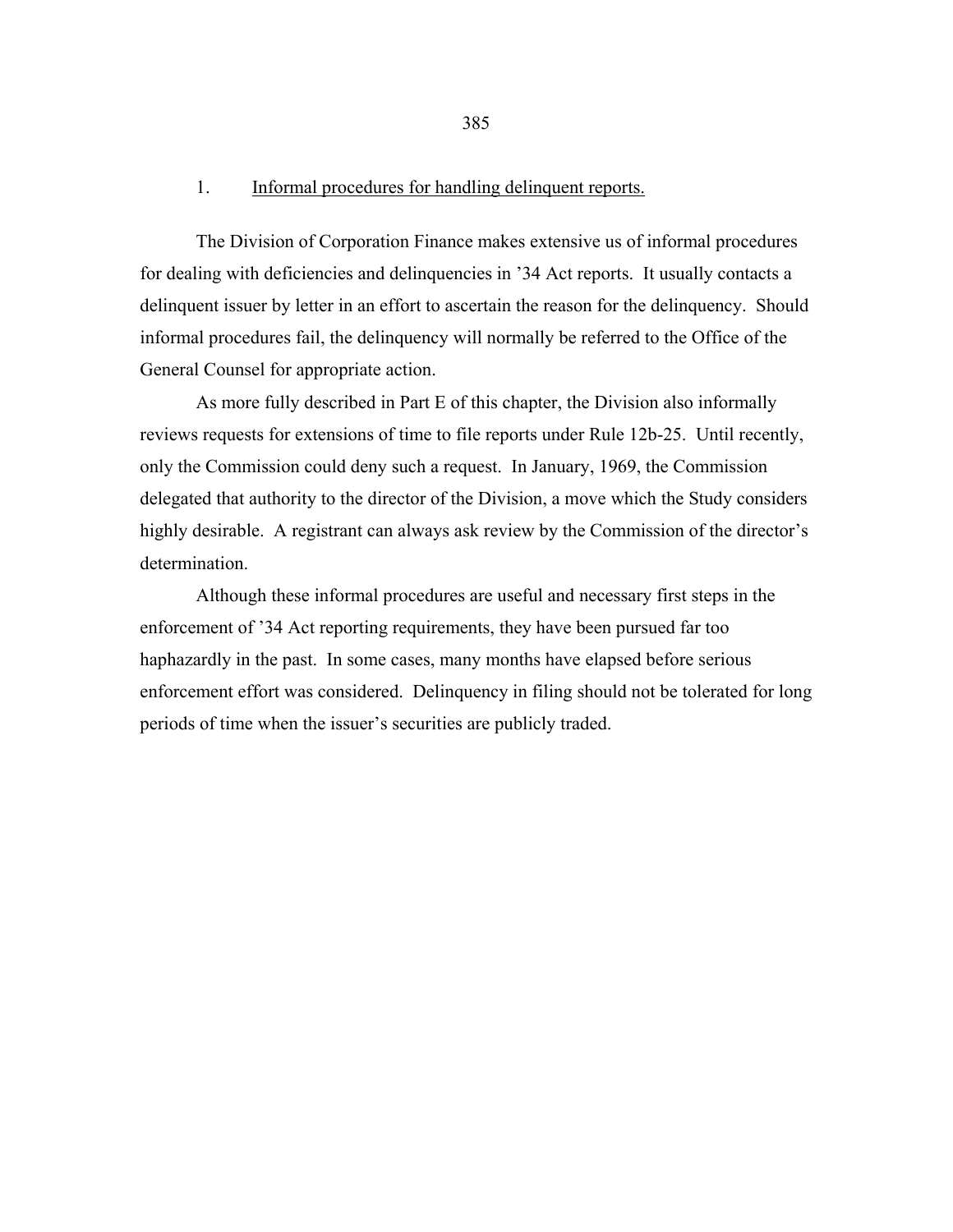### 2. Formal procedures.

## (a) Administrative compliance proceedings under Section  $15(c)(4)$  of the Act.

Section 15(c)(4) of the '34 Act, adopted as part of the '64 amendments, permits the Commission, after notice and opportunity for hearing, to issue an order requiring a delinquent issuer to comply with Sections 12, 13 or 15(d) of that Act. Should the issuer thereafter fail to comply, the Commission's order is enforceable in court.

 This procedure, which has been employed only five or six times, can be highly useful, in the Study's judgment, as a means of bringing substantive violations of reporting requirements to the attention of investors and their advisers. As an example, the facts developed in a recent proceeding under Section  $15(c)(4)$  indicated that a number of '34 Act reports of two reporting companies under common control were materially deficient, false and misleading. In substance, those reports failed to disclose that a controlling person of the two companies had secured ownership of a controlling block of stock in one company through concealed utilization of the assets of both companies. The proceedings against both companies were discontinued after the companies filed appropriate amendments to their reports and supplied the missing information. In view of the misleading information previously given investors, the Commission ordered both companies to send copies of its findings and opinion to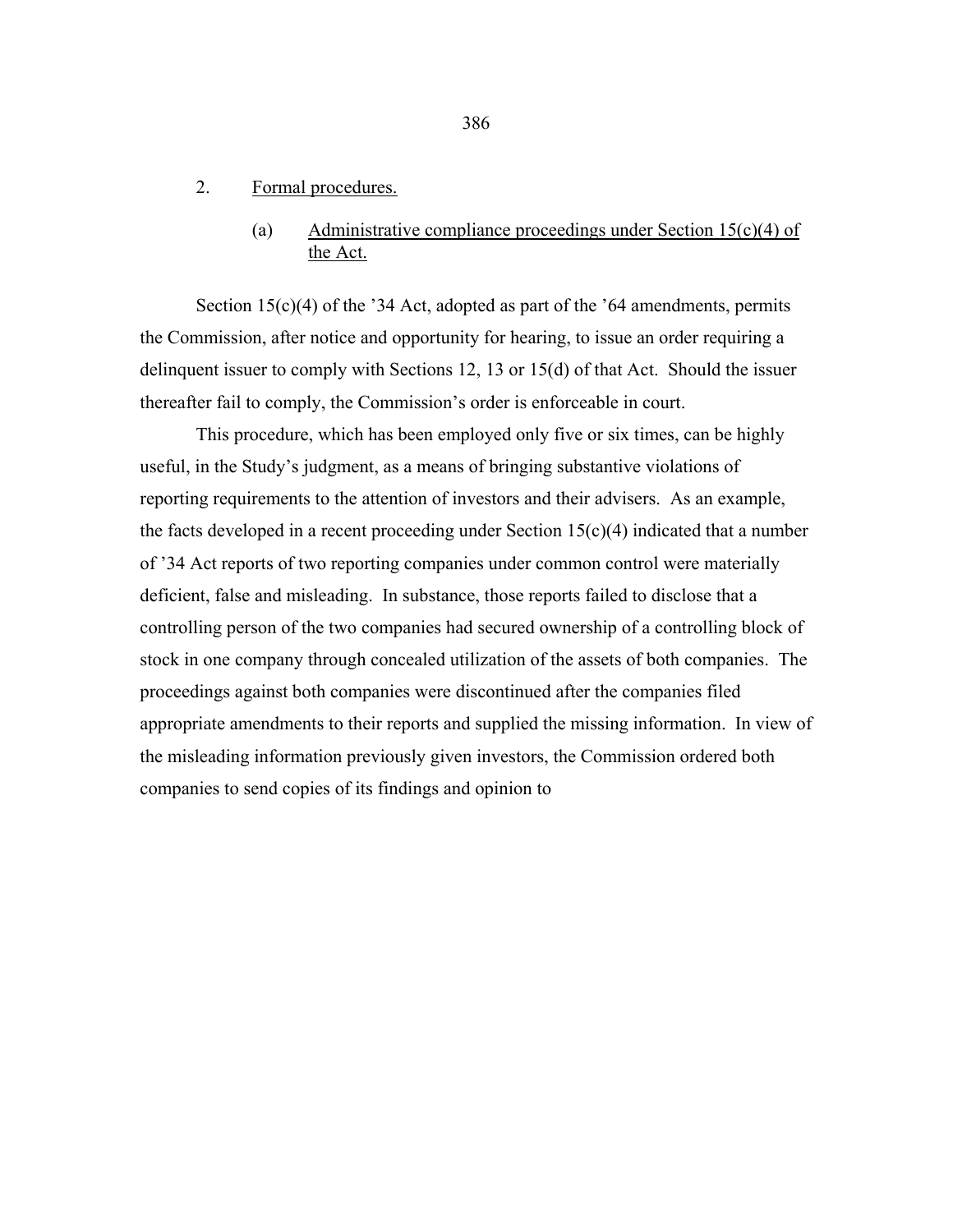all shareholders. In its opinion, the Commission observed that the controlling person's "personal ends were pursued without regard to the interest of other stockholders" and that "in the course of the transactions, material amounts of assets were subjected to risk without any apparent compensatory benefit to those shareholders." $2^{2}$ 

 The Study believes that the Division should consider ways by which Section 15(c)(4) procedures could be streamlined and thereby made more useful in delinquency situations.

# (b) Injunctive proceedings to compel compliance with reporting requirements.

 This remedy is sometimes sought when informal procedures to remedy delinquency in reporting do not achieve results. It is most often pursued in situations where there appear to be violations of other provisions of the securities laws as well as of the reporting provisions of the '34 Act. In such situations, compliance proceedings under Section 15(c)(4) of the '34 Act would not provide complete relief.

### (c) Criminal reference.

 The Commission may transmit evidence of violations of the '34 Act reporting requirements to the Attorney General who may, in turn, institute criminal proceedings under the Act. $3/$  There have

<span id="page-5-0"></span><sup>&</sup>lt;sup>2</sup> Securities Exchange Act Release No. 8200, pp. 7-8 (December 4, 1967

<span id="page-5-1"></span> $3^{\prime}$  Securities Exchange Act of 1934, Section 21(e).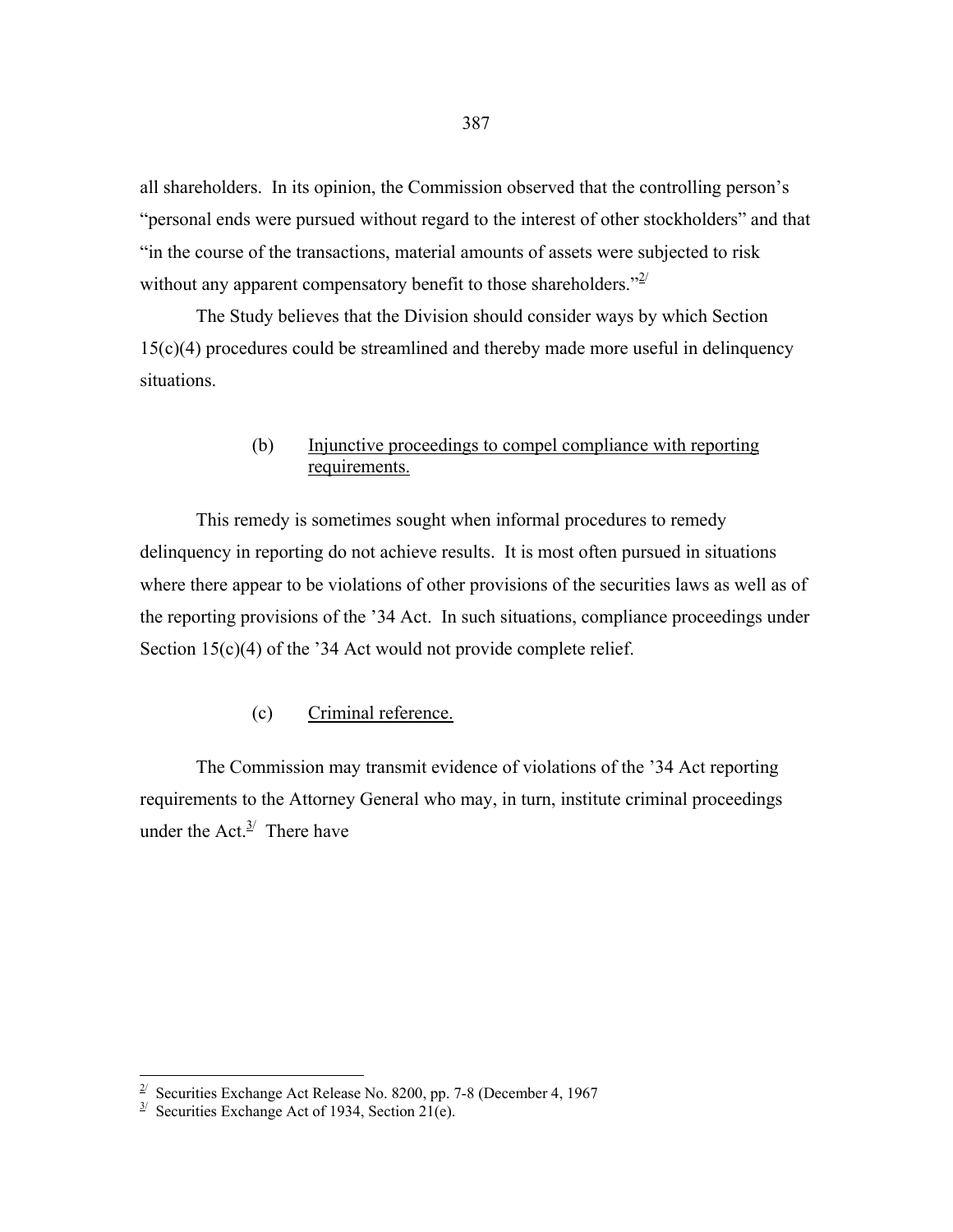been several recent and successful prosecutions based on allegations of filing or conspiring to file false reports under the '34 Act.

 For example, in 1966 several indictments were returned charging certain individuals connected with a reporting company with conspiring to violate the reporting provisions of the '34 Act. More specifically, the indictments charged the defendants with conspiring to file a false report on Form 10-K in order to conceal the effect of transactions where the company's funds were funneled [sic] through a subsidiary to certain of the defendants and others and used for their benefit. The government obtained convictions in the resulting trials.

 In another case, certain officers and directors of a reporting company and others were indicted in 1968 for mail fraud and violation of the reporting and filing provisions of the '34 Act. The indictments charged that the defendants misappropriated company funds in transactions dressed up as loans from the company and concealed their alleged misappropriation by fictitious payments of those loans. The sham repayments were timed to coincide with the end of the company's fiscal year to avoid reflecting the loans on the company's balance sheets filed with the 10-K reports. The trial of these cases has not been completed.

### 3. Suspension of trading.

 Perhaps the most immediately effective remedy available to the Commission where there has been serious failure to comply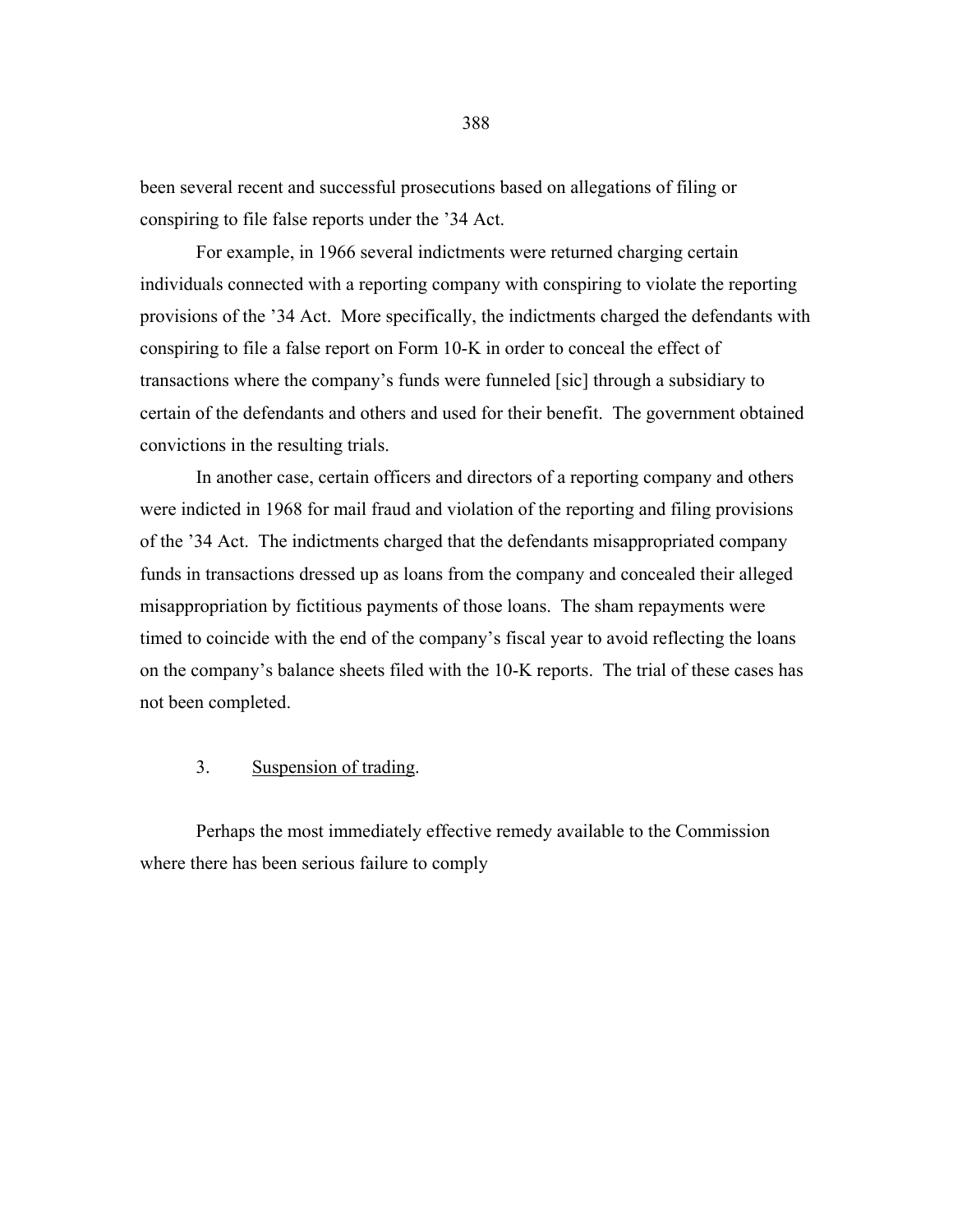with the reporting requirements under the '34 Act is the power summarily to suspend trading under Sections  $15(c)(5)$  and  $19(a)(4)$  of that Act.

 In one recent case, the Commission's staff reported that market quotations for a company's common stock had risen from  $1¢$  bid in June 1967 to \$1.50 bid in February, 1968. There was no current information available concerning the company's financial condition. Although the company had been permanently enjoined in 1965 from failing to file timely and complete reports under the '34 Act, the last annual report on Form 10-K for the fiscal year ended May 31, 1966 had been filed approximately three months late on December 20, 1966. That report stated that the company had no income and no employees. Such statements were repeated in a 9-K report for the 6 months ended November 30, 1966, likewise filed many months late in June, 1967. No annual report had been filed for the 1967 fiscal year and no interim reports subsequent to the end of that year.

 The Commission suspended trading pending investigation of the market activity and filing of the overdue reports. The reports were filed prior to termination of the trading suspension. They showed that, in addition to the absence of income or employees, the company had no assets and a large deficit.

 The Study asked for reactions from many of the groups with which it conferred as to the Commission's use of its power to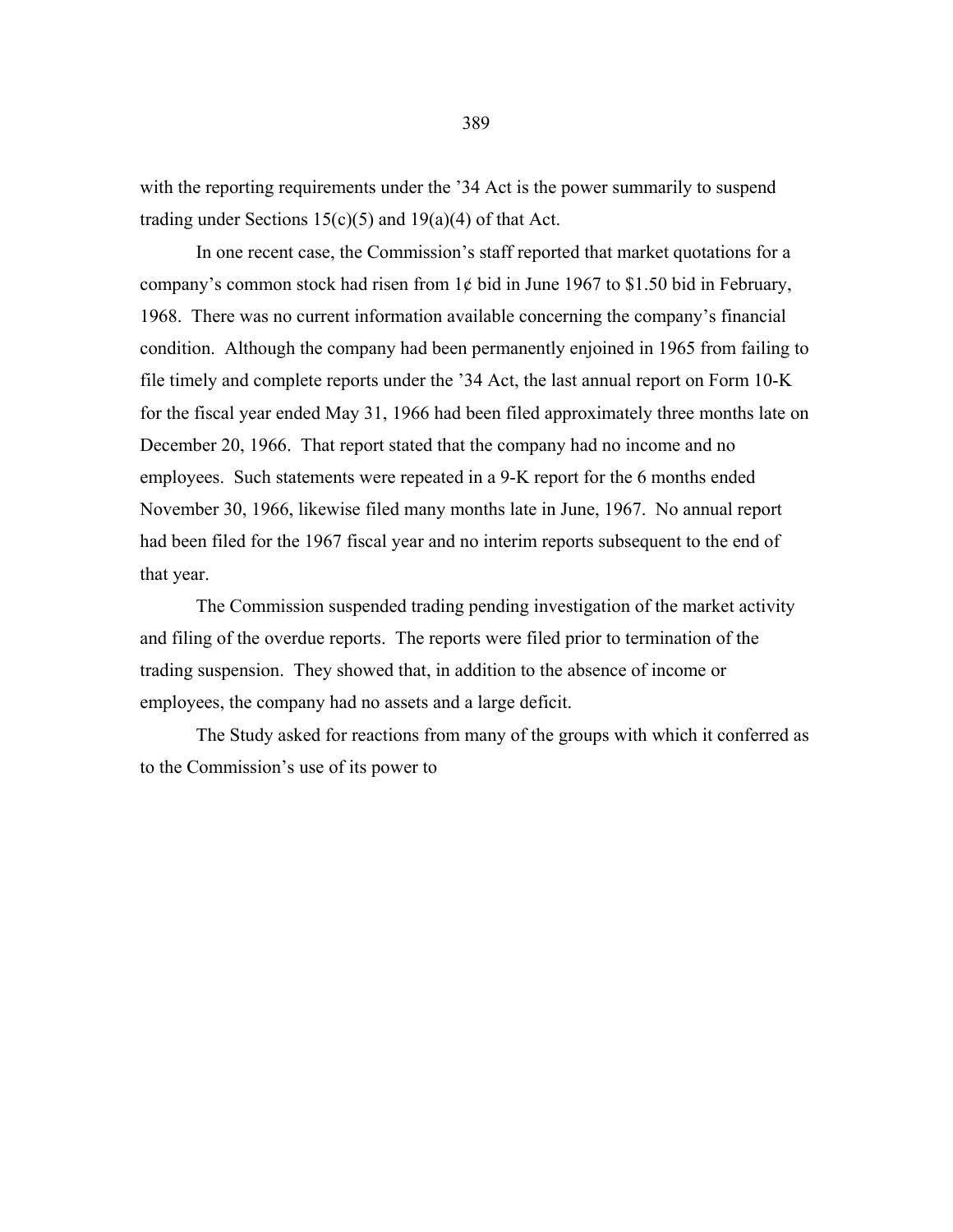suspend trading. The reaction was uniformly favorable. No person indicated a belief that there had been too many suspensions. A number of comments were made concerning the value and significance of the information about certain companies pried loose by suspension of trading. Greater use of the power was suggested.

 It is of interest to note that the major exchanges have made liberal use of their powers to halt trading or to delay openings in order to implement their own timely disclosure policies. In 1967, the New York Stock Exchange ordered 218 trading halts and 88 delayed openings to permit information which that exchange considered necessary to informed trading to be prepared and disseminated by listed companies. During the same year, there were 67 trading halts and 84 delayed openings on the Amex for the same purpose. No comparable mechanism exists for the over-the-counter market. As mentioned in a previous chapter (at pp. 332), the Study considers it important that such a mechanism be perfected by the NASD when its NASDAQ system goes into operation.

 A suspension of trading by Commission order is, of course, a more formal and serious matter than an exchange trading halt. Most of the occasions calling for such a halt would not justify a Commission order suspending trading. A Commission order should be reserved for serious cases, and every effort should be made to lift the suspension as soon as possible in light of its effect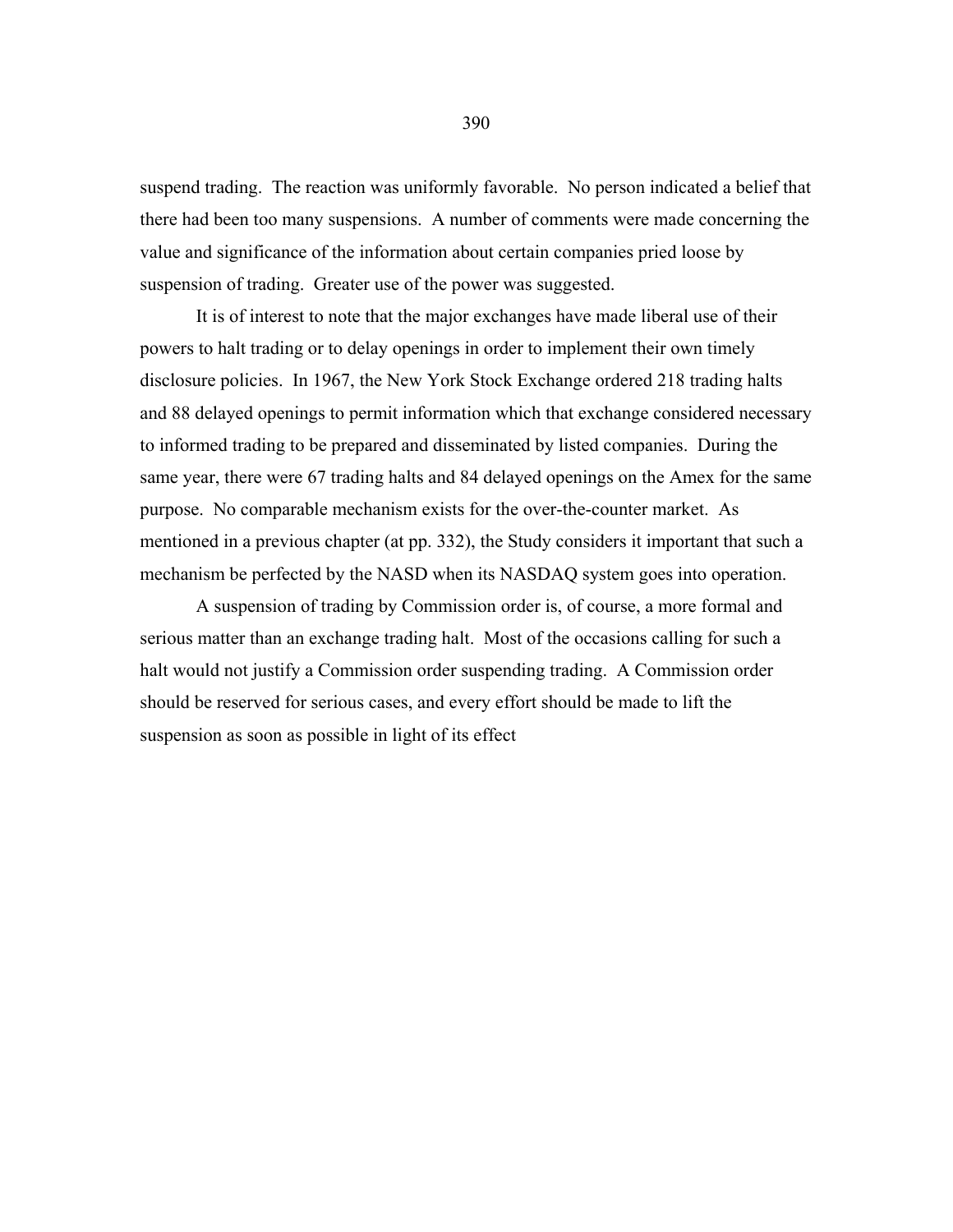on existing public stockholders. Where, however, there has been continued or reckless disregard of a company's obligation to file reports required in the interest of an informed trading market, careful consideration should be given, in the Study's opinion, to a suspension of trading until either (a) the required reports are filed, or (b) the Commission can itself release to the public such information as it has been able to obtain through investigation. $4/4$  As the Commission observed early in its history in a case involving a temporary suspension of registration on a national securities exchange:

The statute contemplates that trading in securities on a national securities exchange should be permitted only where there is a public file of accurate and current information regarding the affairs of the issuer of such securities, and we do not believe that the statute authorizes us to permit the continuance of listing where the issuer has failed to keep current the information required by the statute $\frac{5}{ }$ 

C. New EDP programs should be developed to permit rapid discovery of reporting delinquencies and disclosure deficiencies and to aid in determining appropriate remedies.

 The Commission's EDP equipment is now capable of producing as often as desirable a list of issuers delinquent in filing the revised Form 10-K and quarterly reports which would be required

 $\overline{a}$ 

<span id="page-9-0"></span> $4$ <sup> $4$ </sup> Where fraud is not involved in a trading suspension, the Division of Trading and Markets has been developing procedures under which as much information concerning the issuer as can be elicited in a relatively short period is embodied in a public Commission release, after which trading is permitted to resume.

<span id="page-9-1"></span> $^{5/}$  Austin Silver Mining Company, 8 S.E.C. 234-236 (1940).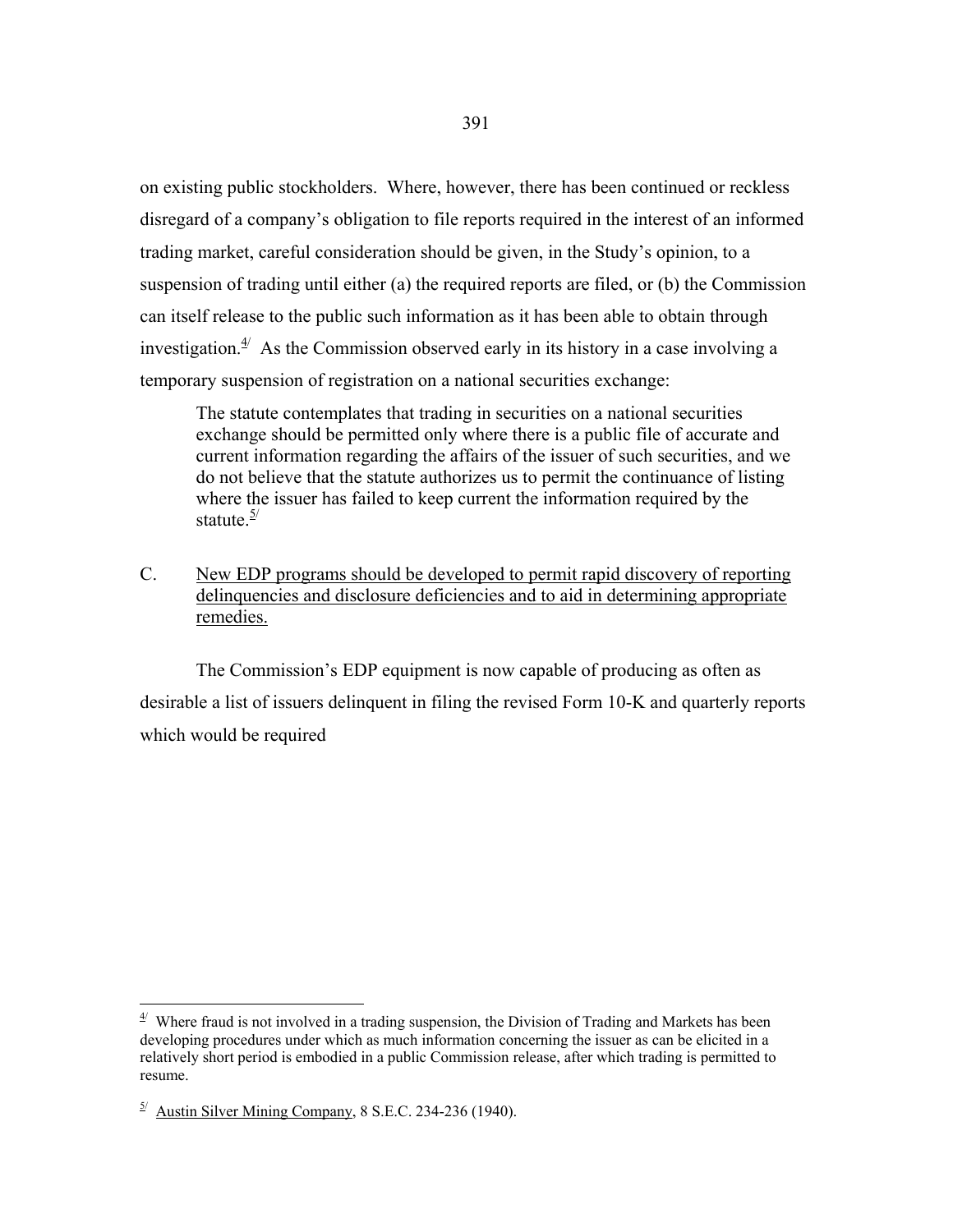should the Study's proposals be adopted. The computer could also assist in identifying those issuers which have not furnished shareholders with proxy or information statements and are therefore obliged to include in their Form 10-K reports information equivalent to that required in such statements. New computer programs would have to be written but those who would be responsible have assured the Study that such programs can easily be prepared. The information made available to the staff could include a history of past delinquencies and other violations of the securities laws by each issuer on the delinquent list. This information would assist the staff in determining quickly the appropriate enforcement procedure to be used.

The study recommends that these programs be authorized.

### D. Increased staff effort should be directed toward prompt review of '34 Act reports and registration statements.

 Improvement in '34 Act reporting requires a more effective procedure for review of '34 Act reports, identification of disclosure problems, and correction of less serious problems through contact between staff and registrant.

 An analysis was made by the Study of information gathered by the Division of Corporation Finance relating to the review given to registration statements and periodic reports filed under the '34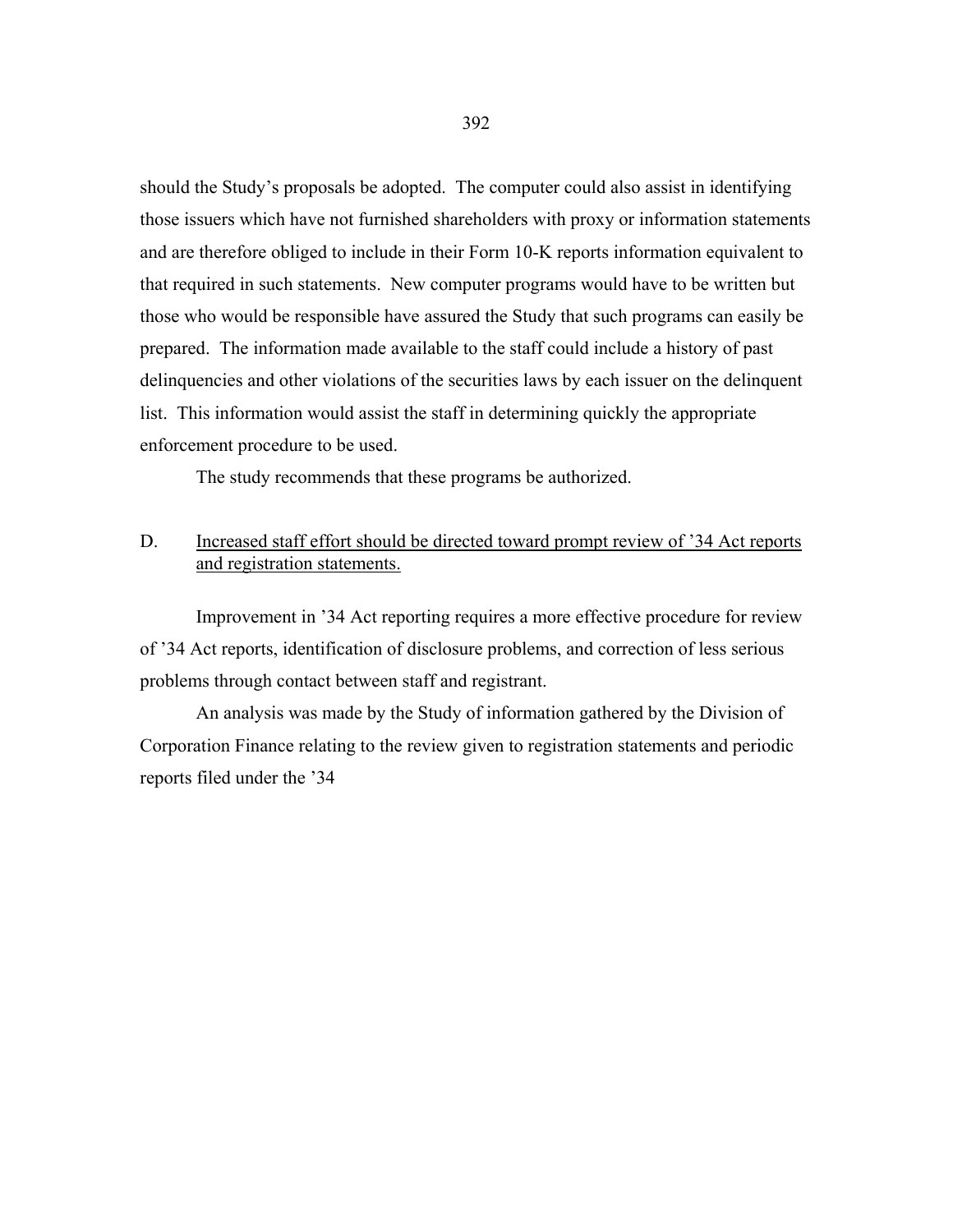Act from 1964 through 1967. In addition, the Study conducted its own survey (1) of the processing of registration statements on Form 10, including a careful review of the statements of a dozen Section 12(g) companies selected at random; and (2) of the processing of all documents filed with the Commission over a period of three or more years by ten additional companies.

 The review process for Form 10 registration statements resembles in form, but not in emphasis, that for '33 Act registration statements. Letters of comment are prepared and amendments are requested and made in response to those comments. Under Section 12(g), however, registration automatically becomes effective 60 days after the filing of the registration statement. In only 3 of the 12 cases examined was the review process completed before the statement became effective. Letters of comment for the other 7 statements were sent from 66 days to 371 days after filing. The review process for these registrants, including appropriate amendments, was ultimately completed in periods ranging from 3 to 16 months. The average time to complete the review for all 12 registrants was approximately 7 months.

 Form 10 registration statements represent the first full disclosure available to the trading markets concerning a Section  $12(g)$  company. It is therefore important that they be given appropriate priority for review.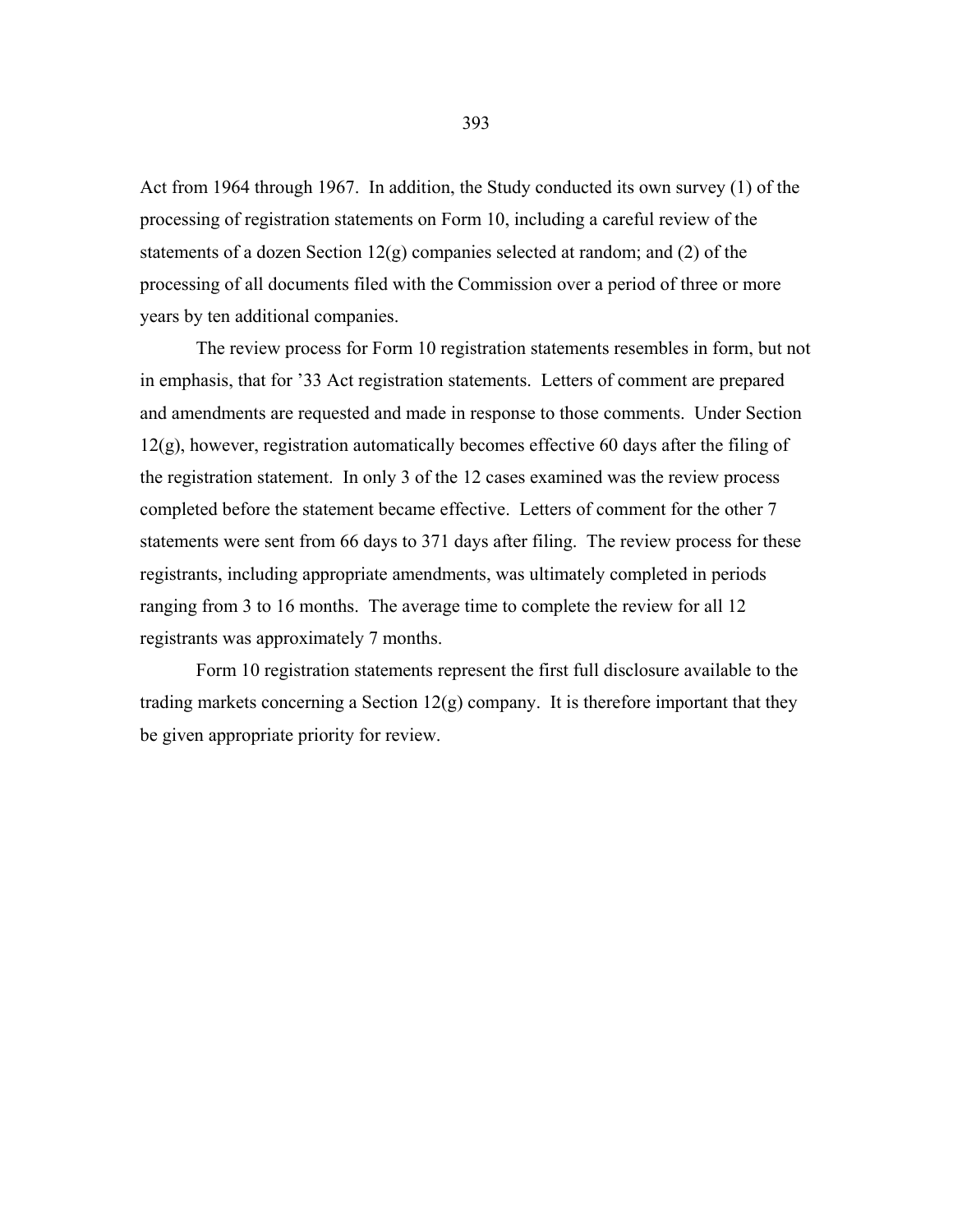Periodic reports filed under the '34 Act have generally received even less attention than registration statements on Form 10. Early in 1967, the Division indicated to the Commission that it would be unable to review all periodic reports filed under the '34 Act. The Commission approved several suggestions made by the Division at that time to curtail the review of these reports and invited issuers filing 10-K reports to assist the staff by indicating by letter whether financial statements in the report reflect any change in the accounting principles or practices followed in the prior year.  $\frac{6}{5}$  A screening policy has been adopted by the Division to identify those Form 10-K reports which should be reviewed on a priority basis. Unfortunately, the gap between the number of '34 Act reports filed and the manpower resources of the Division available for their review has continued to widen.

 It is extremely doubtful that a greater degree of effort can be allocated to '34 Act reports through shifting the assignments of existing Division personnel. Workload in the area of '33 Act filings has greatly increased, and a substantial reduction in the review given to those filings was recently announced.<sup> $\mathcal{I}'$ </sup> The Study can only express its hope that the additional resources necessary to provide adequate review of augmented '34 Act filings can somehow be found. It is believed that a prompt review of '34 Act filings

<span id="page-12-0"></span> $\frac{6}{5}$  Securities Exchange Act Release 8040 (February 23, 1967).

<span id="page-12-1"></span> $\frac{7}{1}$  Securities Act Release No. 4944 (January 15, 1969).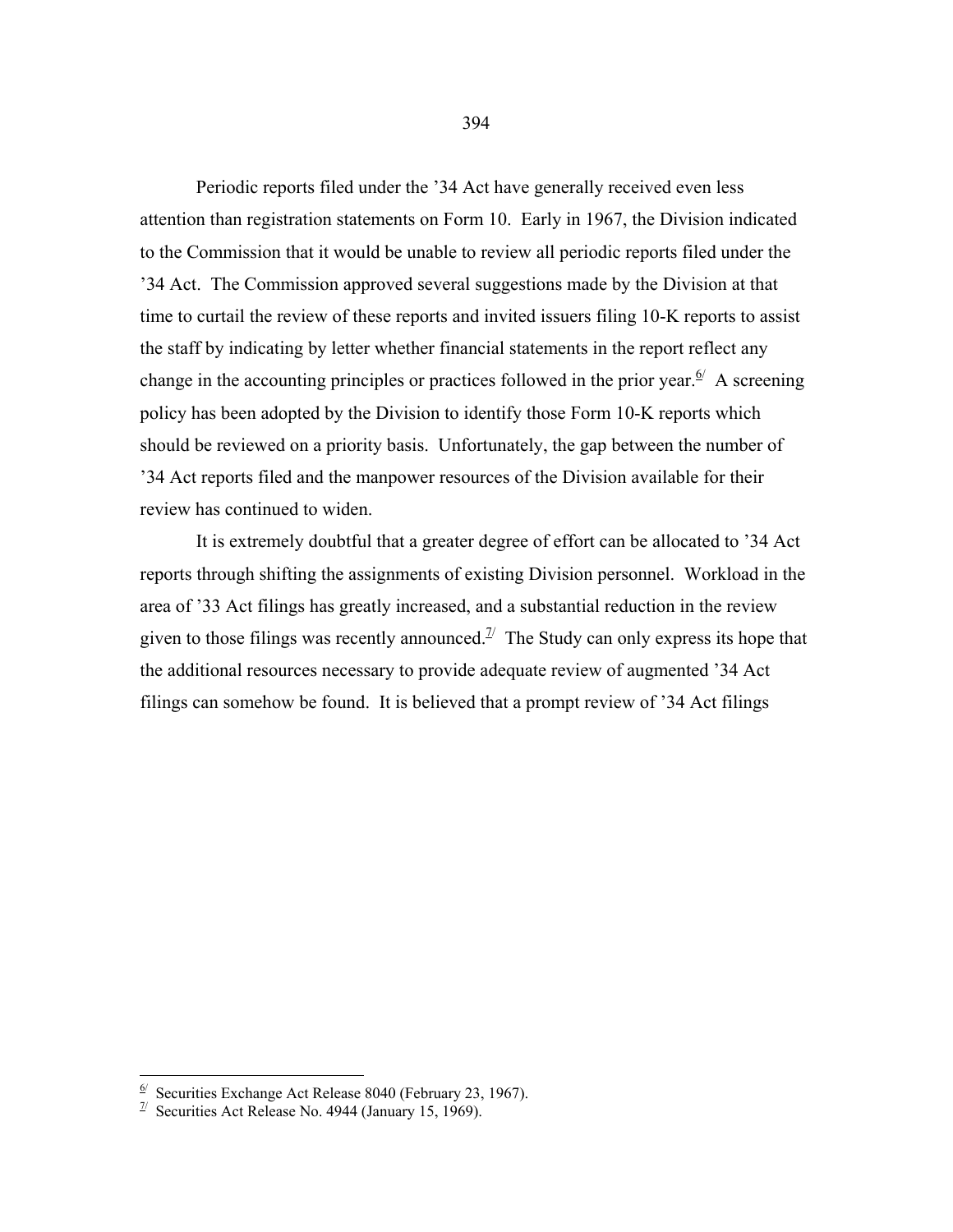would reduce the scope of review needed for '33 Act registration statements filed by reporting companies.

#### E. Rule 12b-25 dealing with extension of time to file reports should be tightened

 Under Rule 12b-25, an issuer may by application request an extension of not more than 60 days following the due date in which to file a report. The application is deemed granted unless denied by Commission order issued within 10 days of receipt of the application. (The Division director was recently given delegated authority to deny such requests.) About 500 Rule 12b-25 applications were filed from February through about May 15, 1968. Only 13 were denied.

 The Study noted a number of instances in which a clear abuse of Rule 12b-25 was shown. For example, a company whose securities were registered on the now defunct San Francisco Mining Exchange (and are now listed on the Salt Lake Stock Exchange) applied for two 30-day extensions of time to file its annual report on Form 10-K for the year ended December 31, 1967. The application for the second extension was denied by the Commission, the first request having been granted by operation of Rule 12b-25. The background indicated a continuing disregard by the company of the disclosure requirements of the '34 Act. With the exception of 1960 (when a request for extension of time was denied) the company was either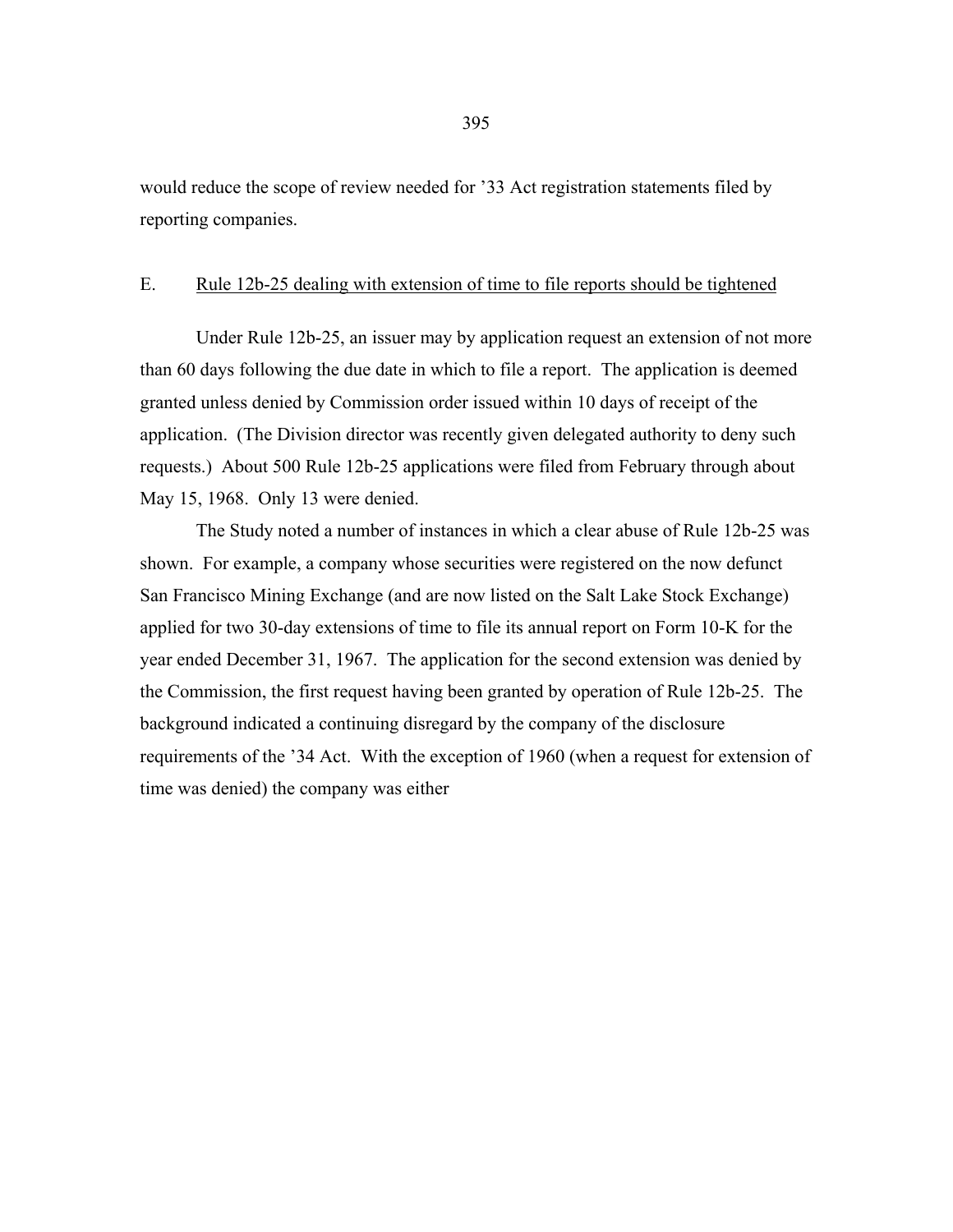delinquent in reporting or received an extension of time in every year subsequent to 1957.

 Moreover, an extension request can be an attempt to mask a fraud. In 1963, a company with securities listed on a national securities exchange requested an extension of time to file its annual report on Form 10-K for the fiscal year ended September 30, 1962, due January 28, 1963. On the company's representation that it had made substantial acquisitions of service routes during the previous quarter and that its auditors had not had sufficient time to review these transactions, the Commission granted a 30 day extension. The company later applied for a further 30-day extension. The Commission was informed by the company's auditors, however, that the reason for the delay in completion of the financial statement arose from the fact that the accounting firm could not issue an unqualified opinion because of doubt as to the collectibility of a large receivable. The Commission thereupon rejected the second extension request and ordered suspension of trading in the company's securities and an investigation. Based on the results of the investigation, a court order was obtained in April, 1963, appointing a conservator who was directed to prepare and file the reports required by the '34 Act. The company was ultimately placed in reorganization under Chapter X of the Bankruptcy Act. The underlying fraud which was concealed during the period of delay is filing the report on Form 10-K resulted in a number of criminal indictments and convictions.

396